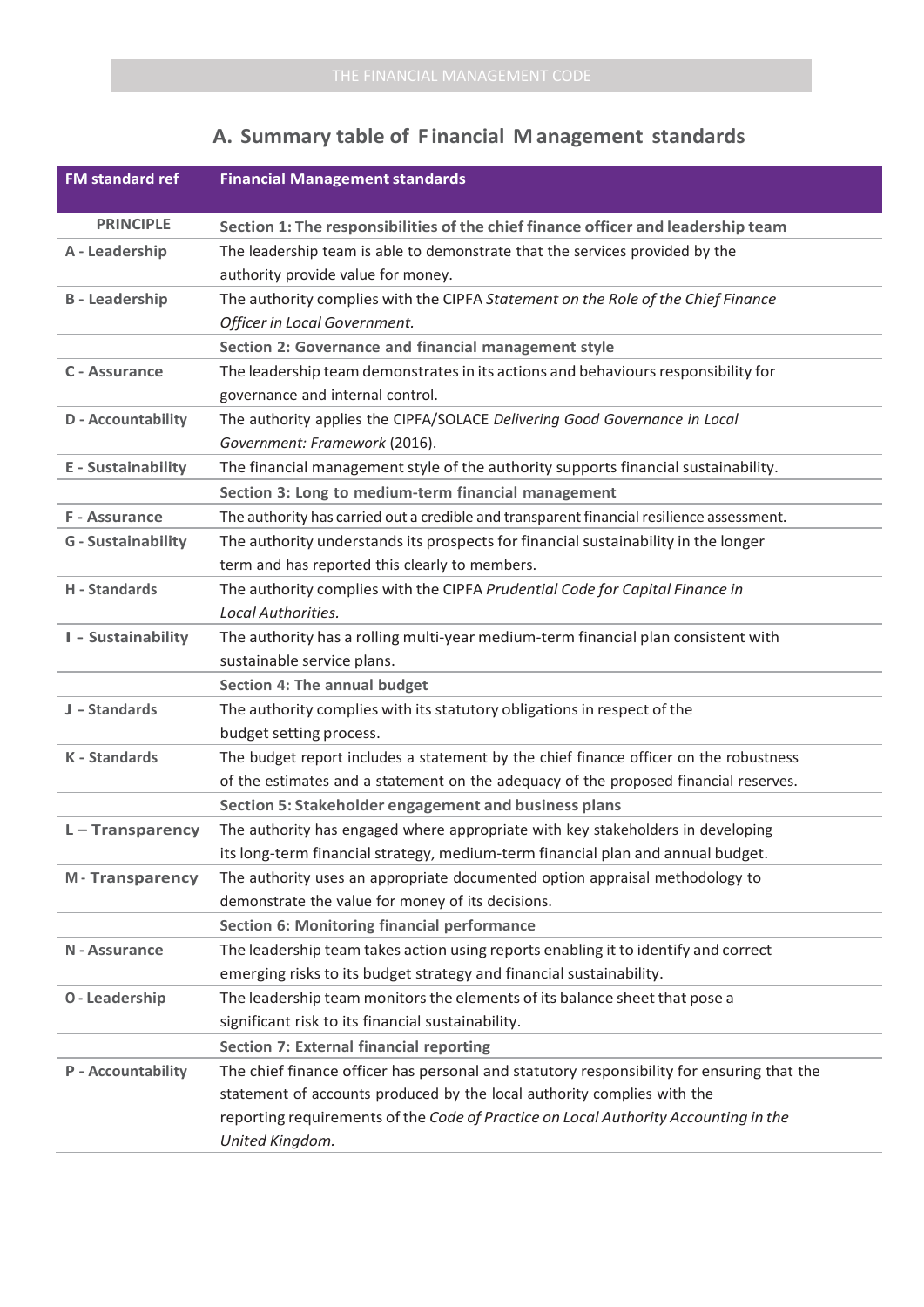**Q - Accountability** The presentation of the final outturn figures and variations from budget allows the leadership team to make strategic financial decisions.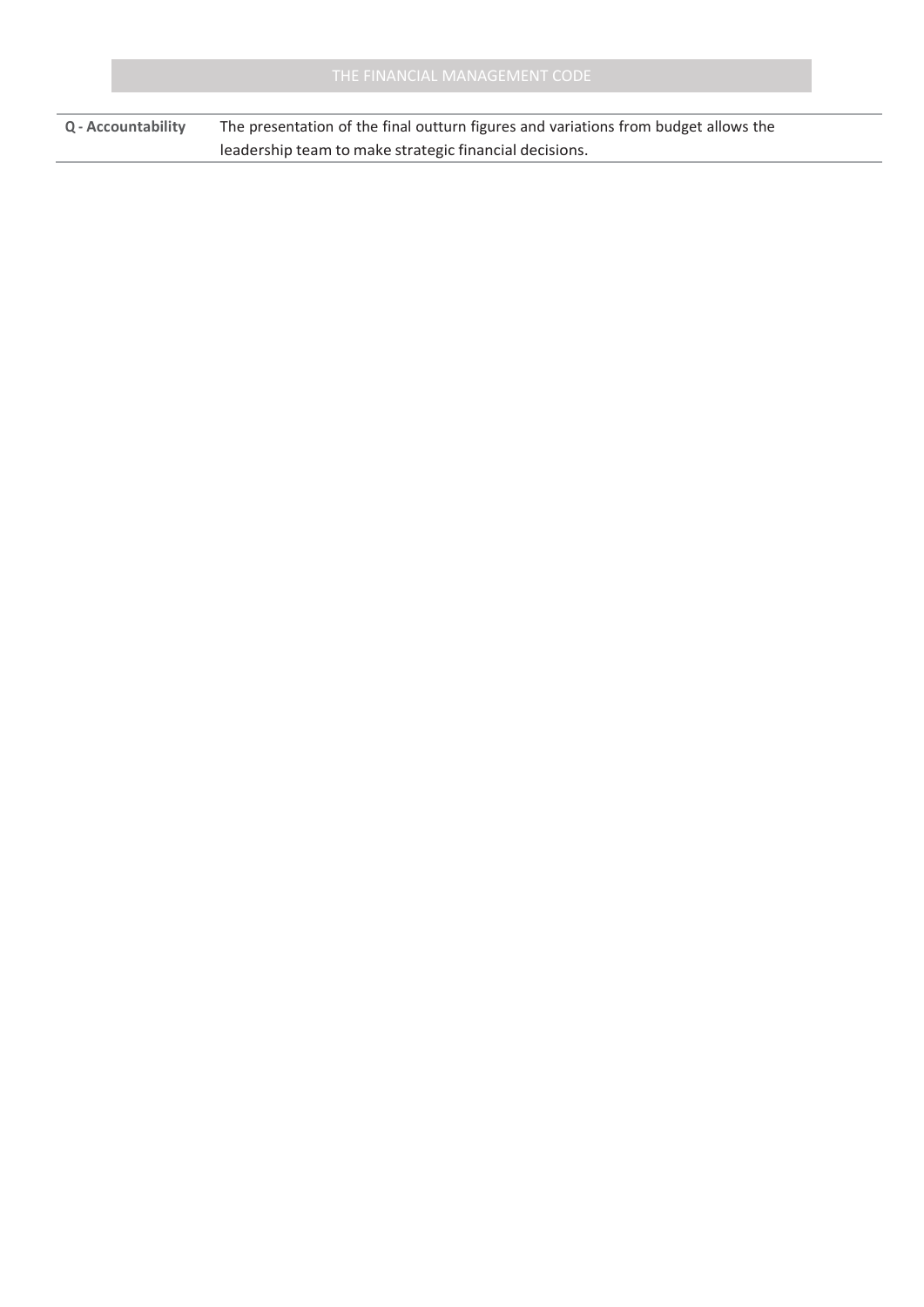| <b>FM Standard</b> | Actions to strengthen compliance with Code                                                                                                                                                                                          | Timescale                                         | Lead                       |
|--------------------|-------------------------------------------------------------------------------------------------------------------------------------------------------------------------------------------------------------------------------------|---------------------------------------------------|----------------------------|
| A                  | Run an SMT session to work through the key<br>questions - evidence compliance and produce<br>action plan to address gaps                                                                                                            | March 2022                                        | S151                       |
|                    | HRA strategic review<br>٠                                                                                                                                                                                                           | <b>July 2022</b>                                  | Head of<br>Finance         |
|                    | Review Grant Thornton's VFM review and<br>$\bullet$<br>identify actions                                                                                                                                                             | April 2022                                        | S151                       |
| B                  | Management Board complete key questions -<br>evidence compliance and produce action plan to<br>address gaps                                                                                                                         | April 2022                                        | S151                       |
| $\mathsf{C}$       | <b>Executive and Audit Committee complete</b><br>questionnaire covering the key questions in this<br>section - action plan to flow from the results                                                                                 | April 2022                                        | S151                       |
| D                  | Workshop with the Audit Committee - evidence<br>compliance and produce action plan to address gaps                                                                                                                                  | May/June<br>2022                                  | Head of<br>Finance         |
| $\mathsf E$        | Run an SMT session to work through the key<br>$\bullet$<br>questions - evidence compliance and produce<br>action plan to address gaps<br>Work with Guildford to undertake a mini peer<br>$\bullet$<br>review of the financial style | March 2022<br>Arrange in<br>April - do in<br>July | S151<br>Finance<br>Manager |
|                    |                                                                                                                                                                                                                                     |                                                   |                            |
| F                  | Evaluate financial resilience from CIPFA and LGA<br>model and Grant Thornton's reports - prepare short<br>report and statement                                                                                                      | <b>July 2022</b>                                  | Finance<br>Manager         |
| G                  | Finance management team (GC/PV/RP/CK) complete<br>assessment across each key question with evidence<br>to support compliance - prepare action plan to<br>address gaps                                                               | <b>March 2022</b>                                 | S151                       |
| H                  | Finance management team (GC/PV/RP/CK) complete<br>assessment across each key question with evidence<br>to support compliance - prepare action plan to<br>address gaps                                                               | March 2022                                        | S151                       |
|                    | Finance management team (GC/PV/RP/CK) complete                                                                                                                                                                                      | March 2022                                        | S151                       |

## **B. FM CODE IMPLEMENTATION ACTION PLAN – UPDATE MARCH 2022**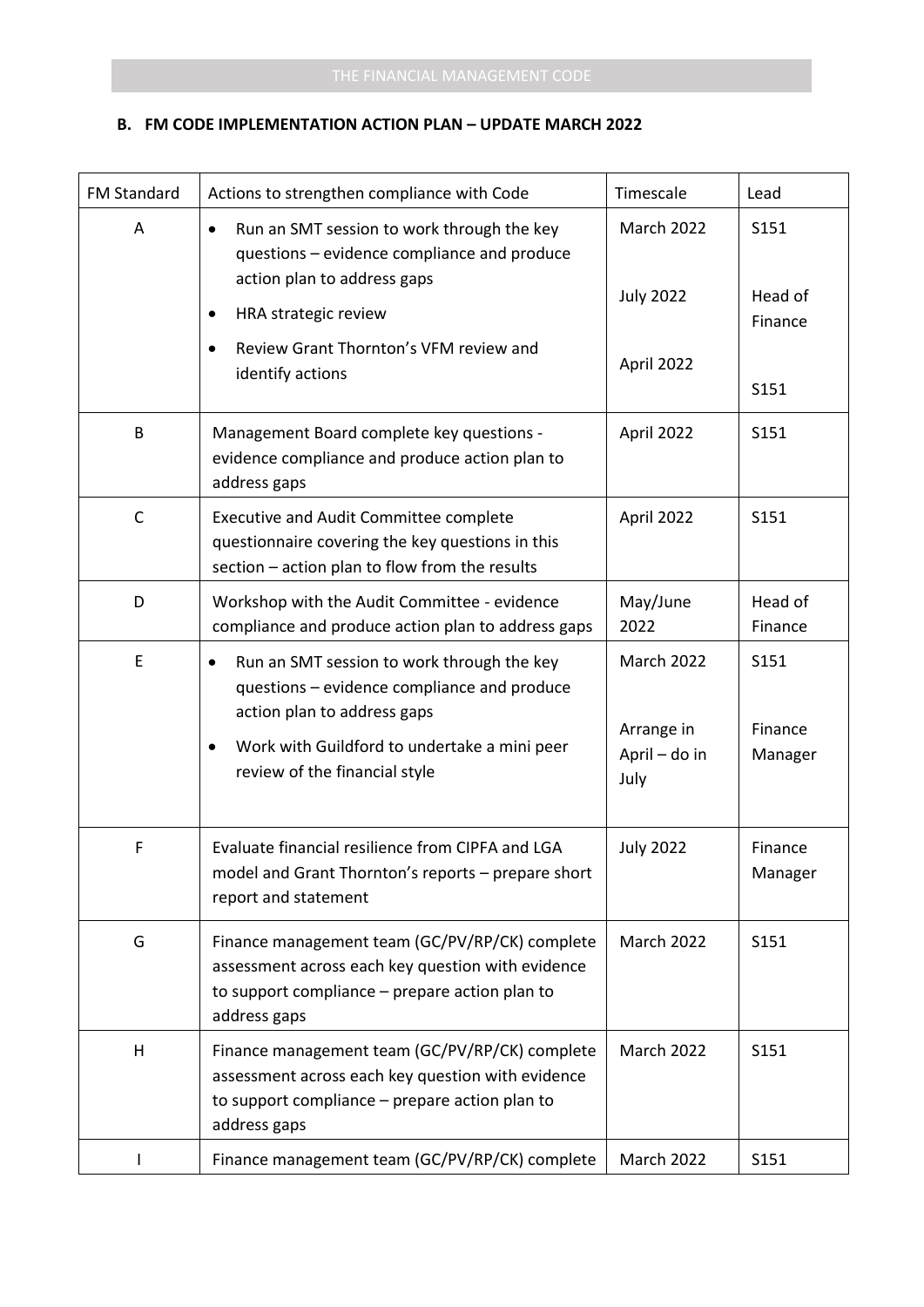|         | assessment across each key question with evidence<br>to support compliance - prepare action plan to<br>address gaps                                                   |                   |                    |
|---------|-----------------------------------------------------------------------------------------------------------------------------------------------------------------------|-------------------|--------------------|
| J       | Finance management team (GC/PV/RP/CK) complete<br>assessment across each key question with evidence<br>to support compliance - prepare action plan to<br>address gaps | <b>March 2022</b> | S151               |
| К       | Finance management team (GC/PV/RP/CK) complete<br>assessment across each key question with evidence<br>to support compliance - prepare action plan to<br>address gaps | March 2022        | S151               |
| L       | Finance management team (GC/PV/RP/CK) complete<br>assessment across each key question with evidence<br>to support compliance - prepare action plan to<br>address gaps | <b>March 2022</b> | S151               |
| M       | Run an SMT session to work through the key<br>questions - evidence compliance and produce action<br>plan to address gaps                                              | April 2022        | Head of<br>Finance |
| N       | Finance management team (GC/PV/RP/CK) complete<br>assessment across each key question with evidence<br>to support compliance - prepare action plan to<br>address gaps | March 2022        | S151               |
| O       | Finance management team (GC/PV/RP/CK) complete<br>assessment across each key question with evidence<br>to support compliance - prepare action plan to<br>address gaps | <b>March 2022</b> | S151               |
| P       | Finance management team (GC/PV/RP/CK) complete<br>assessment across each key question with evidence<br>to support compliance - prepare action plan to<br>address gaps | March 2022        | S151               |
| Q       | Finance management team (GC/PV/RP/CK) complete<br>assessment across each key question with evidence<br>to support compliance - prepare action plan to<br>address gaps | March 2022        | S151               |
| General | Report on FM compliance to Management Board 6-<br>monthly - April and October                                                                                         | April/Oct         | S151               |
| General | Report on FM compliance to Executive Annually -<br>June meeting via Executive Briefing                                                                                | May/June          | Head of<br>Finance |
| General | Report on FM compliance to Audit Committee                                                                                                                            | May/June          | Head of            |